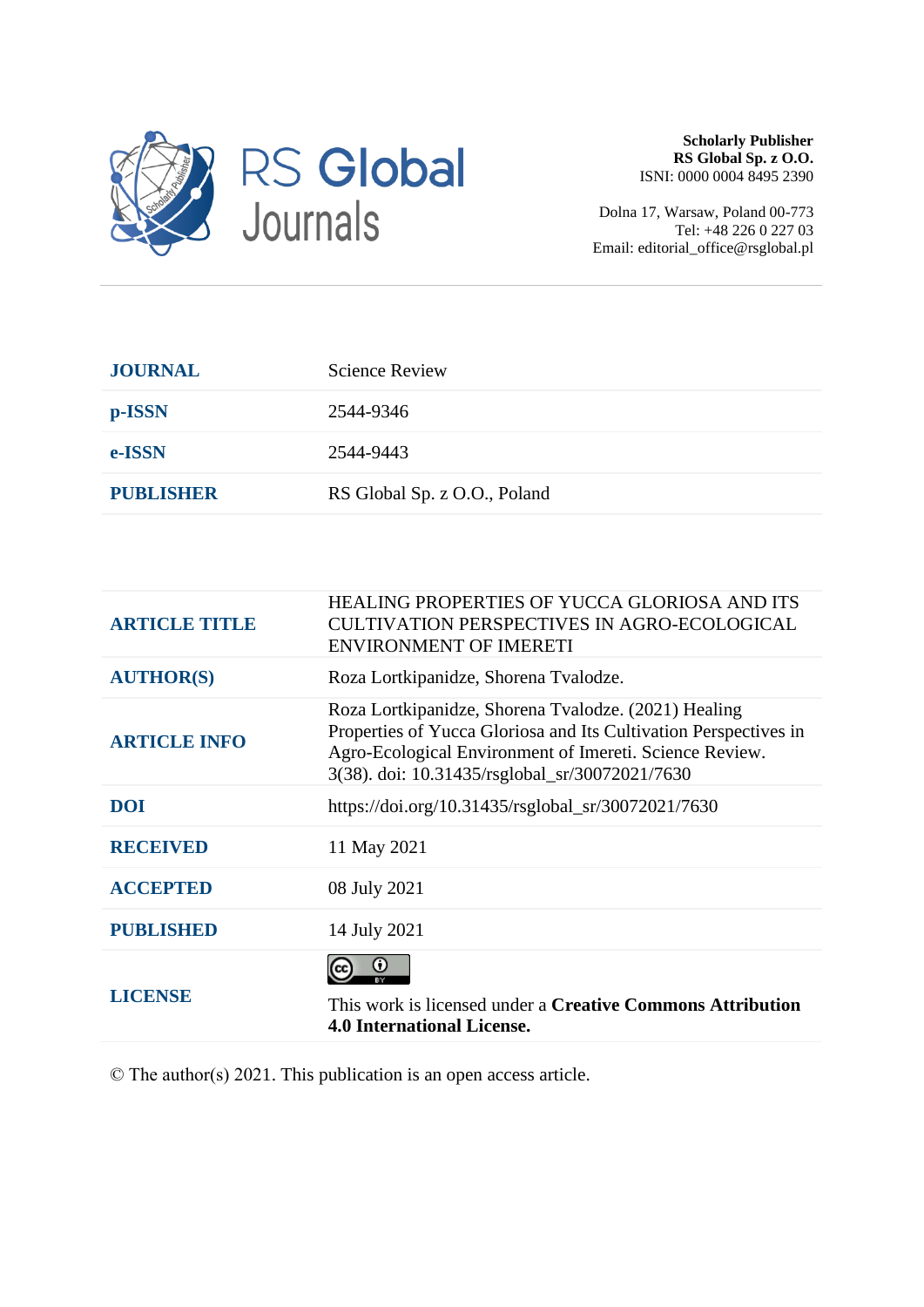# **HEALING PROPERTIES OF YUCCA GLORIOSA AND ITS CULTIVATION PERSPECTIVES IN AGRO-ECOLOGICAL ENVIRONMENT OF IMERETI**

## *Roza Lortkipanidze,*

*Doctor of Agricultural Sciences, Professor, Akaki Tsereteli State University, Kutaisi, Georgia, Shorena Tvalodze, Ph.D. student, Akaki Tsereteli State University, Kutaisi, Georgia*

# **DOI: https://doi.org/10.31435/rsglobal\_sr/30072021/7630**

#### **ARTICLE INFO**

### **ABSTRACT**

**Received** 11 May 2021 **Accepted** 08 July 2021 **Published** 14 July 2021

#### **KEYWORDS**

Yucca, healing properties, introduced, adaptation.

Yucca Gloriosa species belong to a very interesting group of plants, their consumption is diverse. As biochemical studies reveal, some types of Yucca leaves contain tigogenin and stereogenic sapogenin, which is the source of syntheses of steroidal hormonal medicine. Yucca as a raw material is a valuable set for the pharmaco-chemical industry. Yucca was introduced in Georgia in the 19th century. Yucca has a great ability to be adapted to the different ecological

environment. Among 11 introduced species in Transcaucasia, Yucca Gloriosa L. is distinguished with its relatively high content of healing substances. Yucca gloriosa L. blooms well in climatic conditions of Georgia, although, they don't provide seeds. The plant easily vegetates by dividing into 10-20cm length parts that later are introduced in the soil. Propagation is also processed by rooting of the 1-year young rosette. It is noteworthy that the Yucca stem does not lose its ability to take root even after a few days in air-dry conditions.

**Citation:** Roza Lortkipanidze, Shorena Tvalodze. (2021) Healing Properties of Yucca Gloriosa and Its Cultivation Perspectives in Agro-Ecological Environment of Imereti. *Science Review*. 3(38). doi: 10.31435/rsglobal\_sr/30072021/7630

**Copyright:** © 2021 **Roza Lortkipanidze, Shorena Tvalodze.** This is an open-access article distributed under the terms of the **Creative Commons Attribution License (CC BY)**. The use, distribution or reproduction in other forums is permitted, provided the original author(s) or licensor are credited and that the original publication in this journal is cited, in accordance with accepted academic practice. No use, distribution or reproduction is permitted which does not comply with these terms.

**Introduction.** There is a great set of synthetic samples in modern medicine, but the demand for natural, healing raw materials and the medicine prepared by them is growing daily. Therefore it is applicable to study not only the healing/treating/curing properties of wild flora but also of introduced species, to observe the bio-ecology process and determine the possibility of cultivation in diverse agroecological environments. Yucca Gloriosa species arise great interest, they have been used multifunctionally. Initially, it was considered as a plant that provides decorative and technical fiber, but later, biochemical studies of some species of Yucca revealed that their leaves (Mostly old leaves) contain tigogenin and stereogenic sapogenin, which is the source of syntheses of steroidal hormonal medicine.

Yucca as a raw material is a valuable source for the pharmaco-chemical industry.

Yucca originates from the Southern part of Northern America and Central America. Naturally, it is mainly distributed in semi-desert and desert zone.

Yucca was first introduced to Europe by the British in the second half of the 16th century. In the next century, Yucca is found in many European countries, but most of the current species have been distributed in Europe since the 1800s.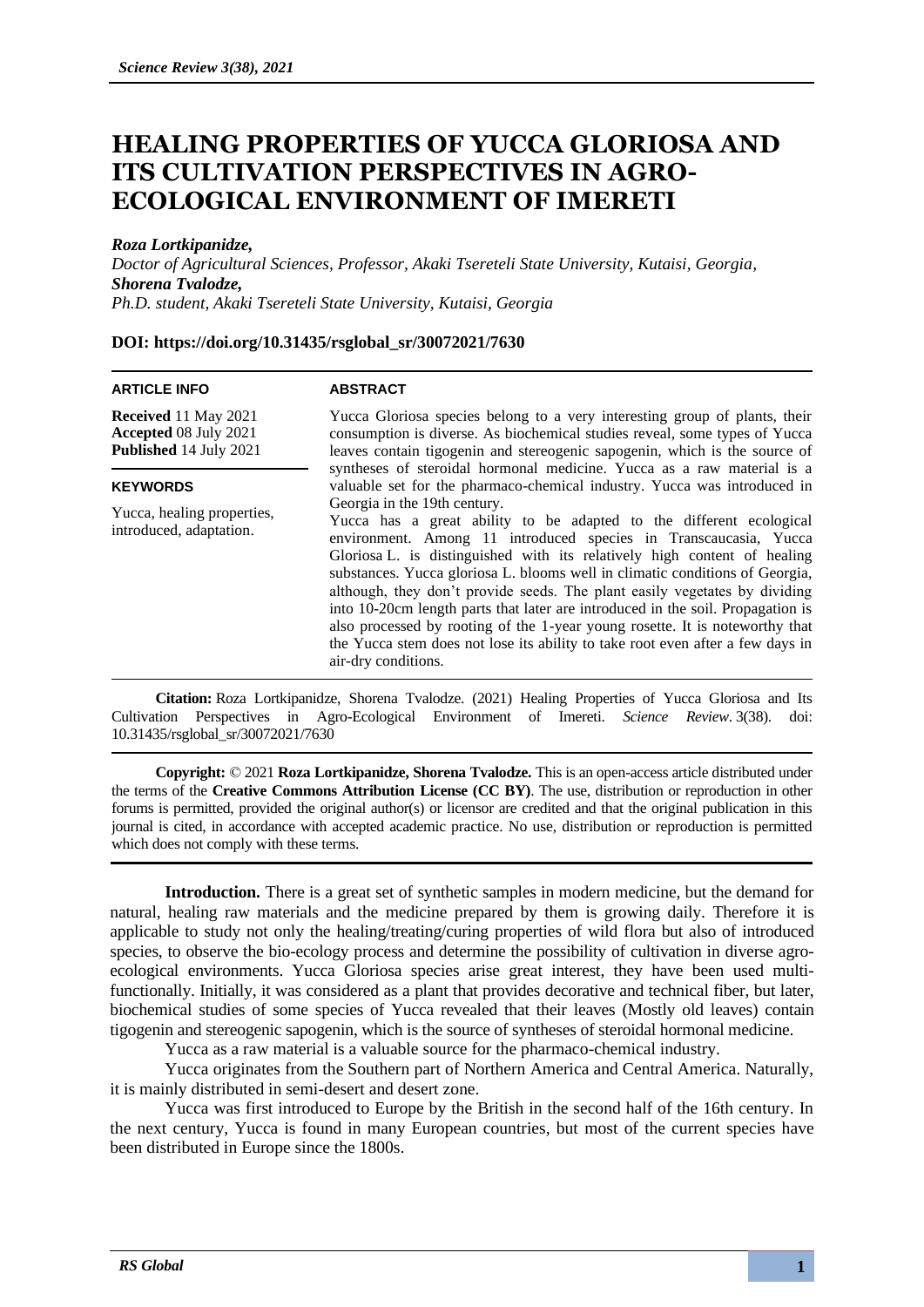Yucca was introduced in Georgia in the second half of the 19th century and it is quite widespread. It was mainly used in green construction - decorating gardens, and squares. Yucca is still considered to be one of the essential elements of green areas.

# **Research methods and results.**

11 species of Yucca have been introduced in the Transcaucasia. Yucca gloriosa L. is distinguished from these species by its relatively high content of healing substances.

Yucca gloriosa L. belongs to Liliaceae Familiae, Dracaenoideae Engl, it is an evergreen plant, that is characterized by a short, ramified large stem, which ends in a tightly spaced rosette of bound leaves.

Some of Y.gloriosa reach up to 5 meters in height. The leaves are erect, thick, leathery, and dark green. The leaf edges are bordered by a yellowish-brown ridge. The leaf length average is 70cm. The area is 150-160cm. The leaves are narrow in shape at the base, gradually they are widening and the base becomes 2/3 length, then it gets narrow again and ends with a large and sharp thorn.

The Yucca flower is an upright ovate or sometimes broad pyramidal up to 1-2 meters long. The arrowhead of the flower stem emerges from the middle of the leaf rosette and develops a large number of 200-400 bell-shaped, inverted flowers. The perianth consists of two rows of the three-top leaf. The color of the perianth is white or beige and sometimes purple or yellow.

The bio-ecological properties of the Yucca were formed phylogenetically in desert and semi-desert conditions, but it is one of the rarest plants. Its plasticity in terms of adaptation is indeterminable by exposure to the different ecological environments. This is vivid by the example of Y.gloriosa.

Yucca gloriosa L. is characterized by a wide range of adaptability to different soils. They are found on almost all types of soils in Imereti, starting from clay loam soils to light mechanical soils.

The soil surface/cover of the Imereti region is characterized as diverse. Subtropical humid climate has a great influence on the soil formation process in Imereti, therefore, Imereti is represented by yellow, loamy, humus-carbonate, red earth, and alluvial soil types, together with the soil sub-types.

Yellow soil is loamy, medium, and thick, with deep humus and heavy loamy soil.

Loamy, acidic, large and with medium thickness, slightly humus light clay, medium loamy soil.

Humus-carbonate, limestone, large and medium thickness, small humus soil.

Red soils are medium-thick, high content humus, light clay, and loam soils develop on zebra clay.

Alluvial soils are developed in riverside valleys and on the lower terraces of the rivers. Which are periodically covered with water. This process produces specific signs of alluvial soil structure. Alluvial soils are characterized by the accumulation of river sediments - alluvium.

Yellow, podzol soils are developed in humid subtropical climates on river terraces. It is one of the most common soil types. It has a large thick profile, insufficiency of the bases in the absorbed complex, neutral, and weakly acidic reaction. Yellow, podzol soils are found on slopes as well as on plain terrain. From the morphological description, it can be seen that the soil has a large thickness of the profile and does not contain carbonic acid lime.

The data of mechanical analysis showed that the soil is loamy, rich with humus, nitrogen corresponds to humus (0.219%). The soil is depleted cause of soluble phosphorus and mobile potassium. The sum of absorbed stems is not high. Its rate is 9, 23 -16.25 million equivalent. There is observed the presence of hydrogen ions in the absorbed complex and its advantage over the absorbed bases (Ca + Mg). The soil area reaction is acid the pH in the water equation is equal to 4.1-5.0.

The humus layer in the upper arable (Aп) layer is small: 1,08-3, not exceeding 62%. At depth, its content decreases sharply. It is deficient in nutrients. The exception is the area of tea plantations, where the content of soluble phosphorus is big  $(47.25-50.0 \text{ mg per } 100 \text{ g of soil})$ .

Fertilizers are very important in increasing the fertility of yellow, podzol soils. The preference is given to organic fertilizer because in cultivating Yucca the focus is on its raw healing material and in this respect, organic fertilizer does not change the structure of the plant.

Yucca is propagated by seeds as well as vegetatively. In conditions of Georgia, Y.gloriosa does not develop seeds, its reproduction is mainly vegetative.

From the other ways of vegetative propagation, the highest rate of propagation is marked by cutting the stem base, which is divided into 4 segments. The plant easily vegetates by dividing into 10- 20cm length parts and placing them in the soil. Propagation is done also by rooting young 1-year rosette. 2/3 of the leaves of the rosette should be pruned for rooting. The stay of Yucca stem in air-dry conditions during several decades does not lose the ability to get roots, although, in this case, the duration of rooting is significantly increased.